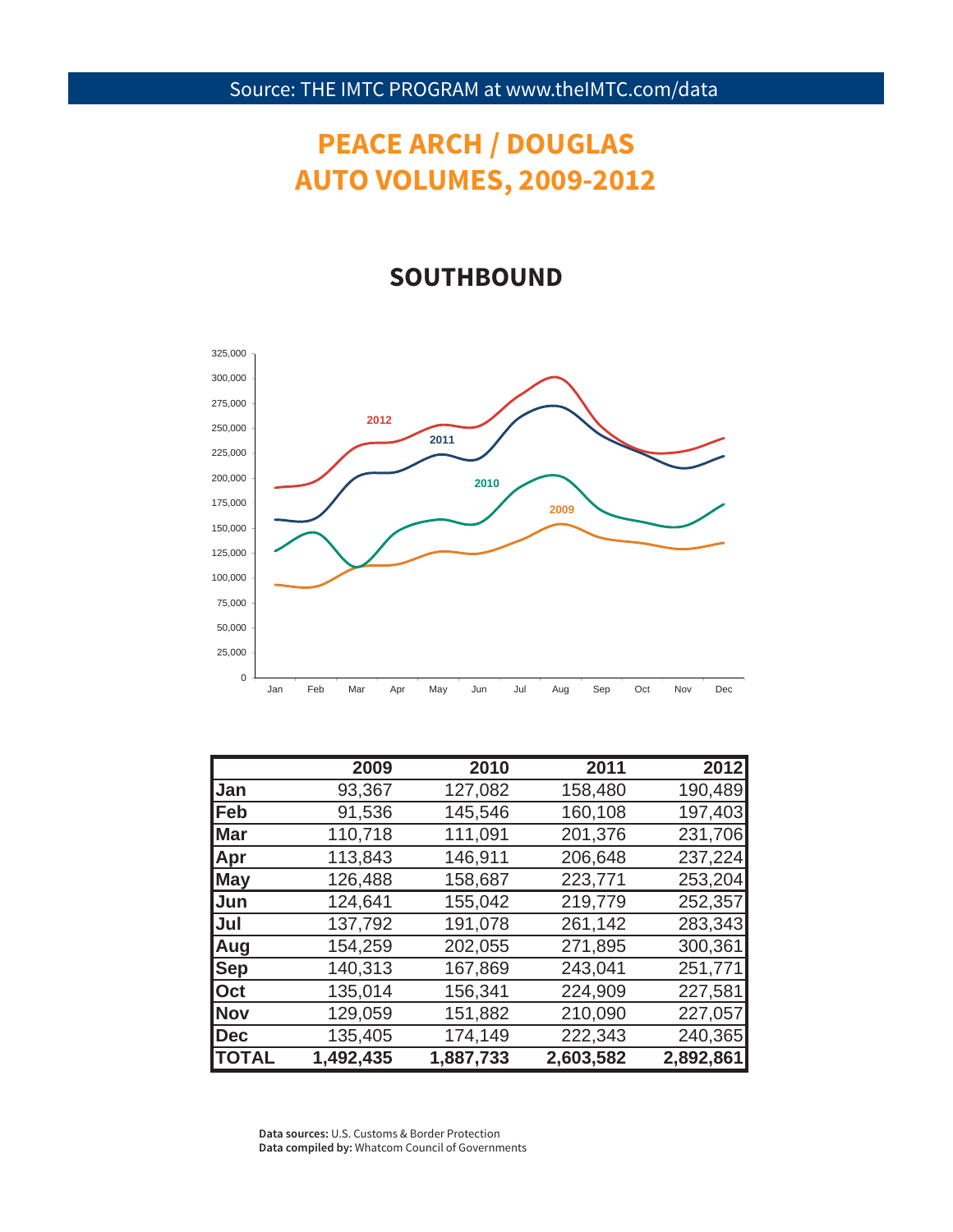## **PEACE ARCH / DOUGLAS GENERAL VS. NEXUS, 2012**

#### **SOUTHBOUND**

|              | <b>General</b> | <b>NEXUS</b> | <b>Total</b> | % NEXUS |
|--------------|----------------|--------------|--------------|---------|
| Jan          | 131,119        | 59,370       | 190,489      | 31.2%   |
| <b>Feb</b>   | 133,295        | 64,108       | 197,403      | 32.5%   |
| <b>Mar</b>   | 156,536        | 75,170       | 231,706      | 32.4%   |
| Apr          | 163,767        | 73,457       | 237,224      | 31.0%   |
| <b>May</b>   | 173,683        | 79,521       | 253,204      | 31.4%   |
| Jun          | 176,446        | 75,911       | 252,357      | 30.1%   |
| Jul          | 204,910        | 78,433       | 283,343      | 27.7%   |
| <b>Aug</b>   | 220,877        | 79,484       | 300,361      | 26.5%   |
| <b>Sep</b>   | 173,925        | 77,846       | 251,771      | 30.9%   |
| <b>Oct</b>   | 152,672        | 74,909       | 227,581      | 32.9%   |
| Nov          | 153,903        | 73,154       | 227,057      | 32.2%   |
| Dec          | 163,787        | 76,578       | 240,365      | 31.9%   |
| <b>TOTAL</b> | 2,004,920      | 887,941      | 2,892,861    | 30.7%   |

- Southbound vehicle volumes at Peace Arch have **increased 11 percent** since last year.
- Volumes have **almost doubled (up 99 percent)** since 2009.
- In August an average of **almost 10,000 cars a day** crossed the border southbound at Peace Arch.
- Southbound at Peace Arch, an average of **31 percent of vehicles use the NEXUS lane**, making up an average of **over 2,400 cars a day**.
- More vehicles used the Peace Arch southbound NEXUS lane in May 2012 than all the passenger vehicles crossing southbound at the Lynden Port-of-Entry.
- The peak month of volumes in the Peace Arch southbound NEXUS lane was May, with 79,521 vehicles, 5,500 more cars than the average monthly NEXUS volume.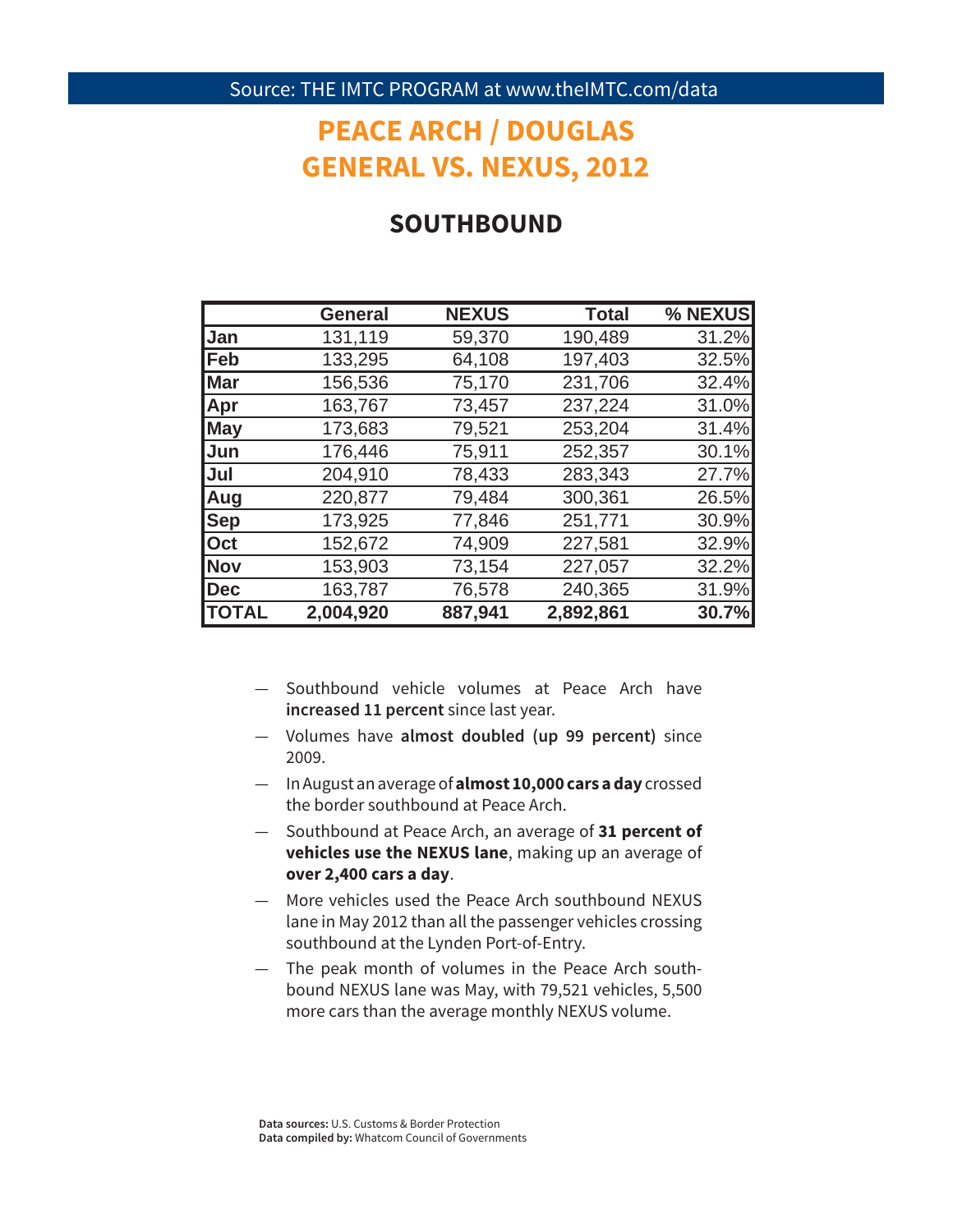# **PEACE ARCH / DOUGLAS AUTO VOLUMES, 2009-2012**

### **NORTHBOUND**



|                | 2009      | 2010      | 2011      | 2012      |
|----------------|-----------|-----------|-----------|-----------|
| <b>Jan</b>     | 58,134    | 119,050   | 146,257   | 181,854   |
| <b> Feb</b>    | 59,694    | 131,630   | 149,172   | 191,327   |
| <b>Mar</b>     | 72,288    | 144,137   | 193,005   | 226,694   |
| Apr            | 72,906    | 126,871   | 197,351   | 228,179   |
| <b>May</b>     | 82,891    | 143,933   | 211,283   | 238,423   |
| Jun            | 81,250    | 155,611   | 204,708   | 224,923   |
| Jul            | 132,773   | 189,280   | 237,450   | 250,709   |
| Aug            | 149,029   | 200,576   | 252,191   | 262,635   |
| <b>Sep</b>     | 137,001   | 166,244   | 219,231   | 230,896   |
| $\mathsf{Oct}$ | 130,216   | 157,472   | 207,995   | 201,780   |
| <b>Nov</b>     | 122,040   | 148,630   | 195,044   | 209,014   |
| Dec            | 126,792   | 165,571   | 208,089   | 218,233   |
| <b>ITOTAL</b>  | 1,225,014 | 1,849,005 | 2,421,776 | 2,664,667 |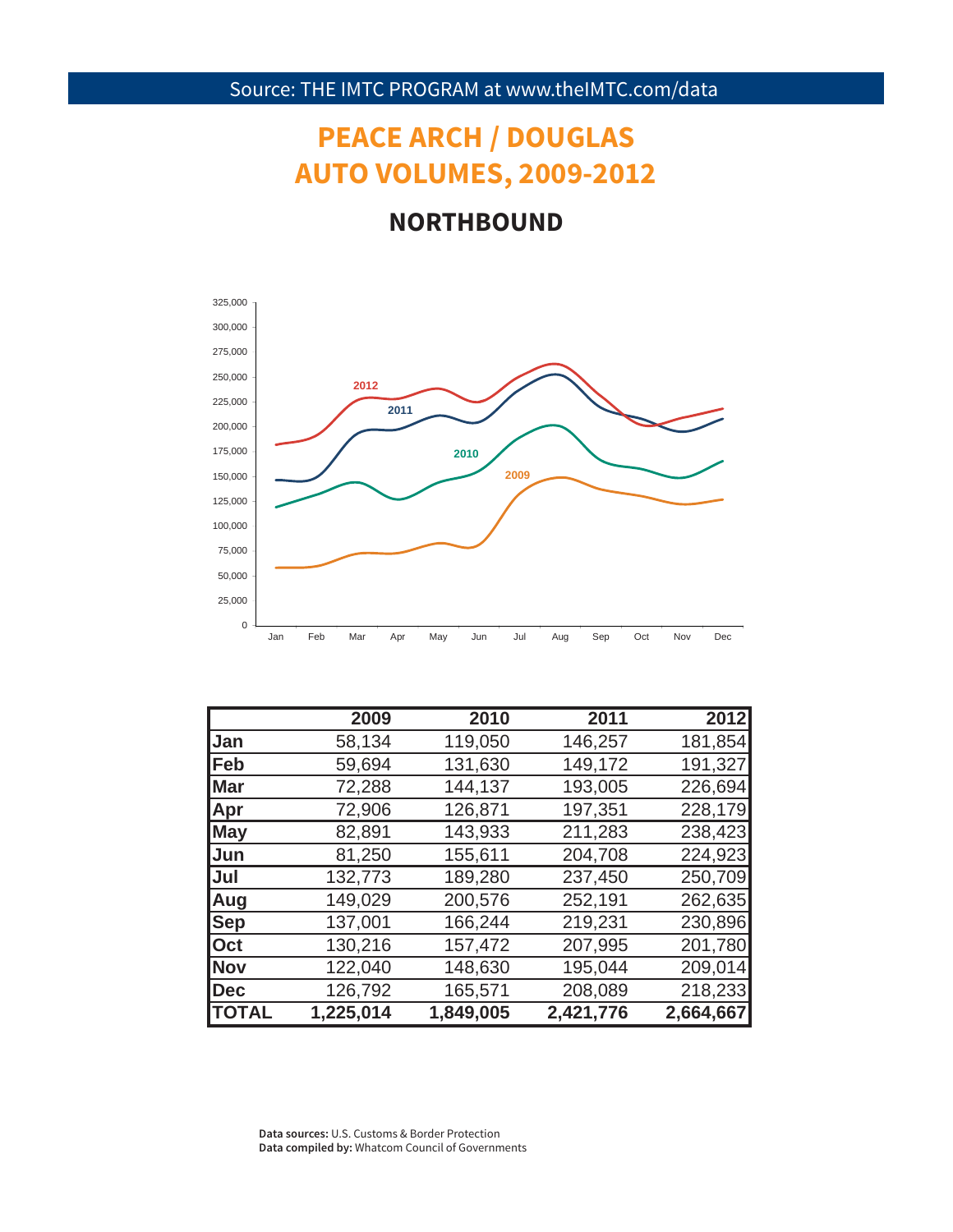### **PEACE ARCH / DOUGLAS GENERAL VS. NEXUS, 2012**

### **NORTHBOUND**

|                | <b>General</b> | <b>NEXUS</b> | <b>Total</b> | % NEXUS |
|----------------|----------------|--------------|--------------|---------|
| <b>Jan</b>     | 117,525        | 64,329       | 181,854      | 35.4%   |
| <b>Feb</b>     | 123,348        | 67,979       | 191,327      | 35.5%   |
| <b>Mar</b>     | 149,808        | 76,886       | 226,694      | 33.9%   |
| <b>Apr</b>     | 147,740        | 80,439       | 228,179      | 35.3%   |
| <b>May</b>     | 152,716        | 85,707       | 238,423      | 35.9%   |
| Jun            | 142,527        | 82,396       | 224,923      | 36.6%   |
| Jul            | 162,022        | 88,687       | 250,709      | 35.4%   |
| Aug            | 173,469        | 89,166       | 262,635      | 34.0%   |
| <b>Sep</b>     | 144,475        | 86,421       | 230,896      | 37.4%   |
| $\mathsf{Oct}$ | 122,517        | 79,263       | 201,780      | 39.3%   |
| <b>Nov</b>     | 129,309        | 79,705       | 209,014      | 38.1%   |
| Dec            | 134,592        | 83,641       | 218,233      | 38.3%   |
| <b>TOTAL</b>   | 1,700,048      | 964,619      | 2,664,667    | 36.2%   |

- Northbound vehicle volumes at Douglas have **increased 10 percent** from 2011 to 2012.
- Volumes have **more than doubled (118 percent increase)** since 2009.
- In August, 2012 an average of **almost 8,500 cars a day** crossed the border northbound at Douglas.
- Northbound at Douglas, an average of **36 percent of vehicles use the NEXUS lane**, making up an average of **nearly 2,700 cars a day**.
- The number of NEXUS cars in the northbound NEXUS lane at Douglas in August was over 11,000 more than all passenger traffic northbound at the Aldergrove Port-of-Entry.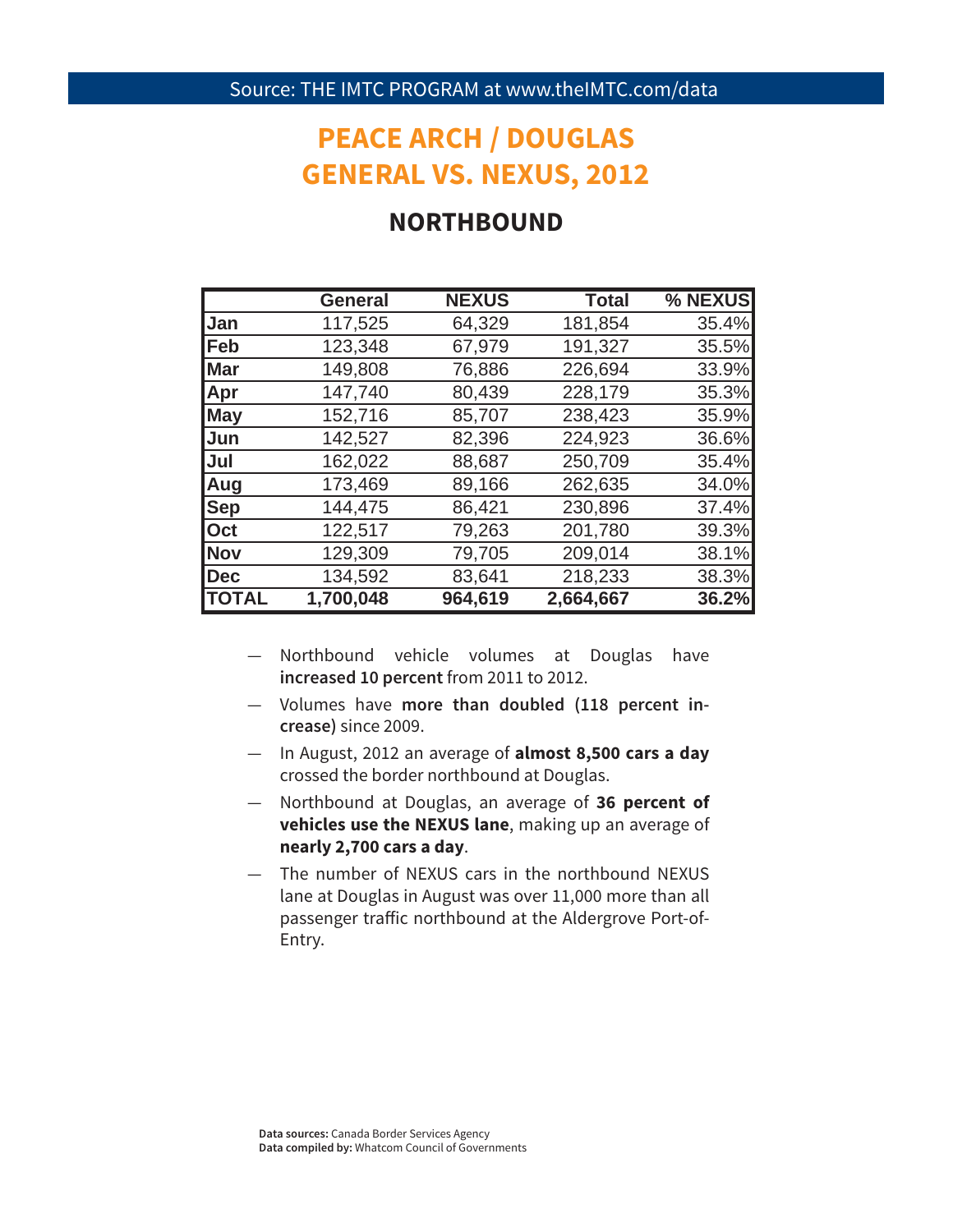# **PACIFIC HIGHWAY AUTO VOLUMES, 2009-2012**

### **SOUTHBOUND**



|                | 2009      | 2010      | 2011      | 2012      |
|----------------|-----------|-----------|-----------|-----------|
| Jan            | 87,403    | 100,558   | 115,059   | 123,314   |
| <b>IFeb</b>    | 83,912    | 91,690    | 106,450   | 133,348   |
| <b>I</b> Mar   | 99,833    | 145,545   | 135,548   | 152,866   |
| <b>Apr</b>     | 104,469   | 116,321   | 138,432   | 147,012   |
| <b>May</b>     | 120,222   | 121,054   | 143,605   | 156,890   |
| <b>Jun</b>     | 117,528   | 124,891   | 142,983   | 159,768   |
| IJul           | 140,176   | 145,025   | 164,501   | 170,129   |
| Aug            | 147,021   | 145,886   | 166,770   | 181,573   |
| <b>Sep</b>     | 121,258   | 125,993   | 145,574   | 161,134   |
| $\mathsf{Oct}$ | 112,530   | 124,389   | 144,851   | 158,304   |
| <b>Nov</b>     | 105,913   | 113,366   | 134,877   | 145,487   |
| <b>Dec</b>     | 109,931   | 123,303   | 146,692   | 151,019   |
| <b> TOTAL</b>  | 1,350,196 | 1,478,021 | 1,685,342 | 1,840,844 |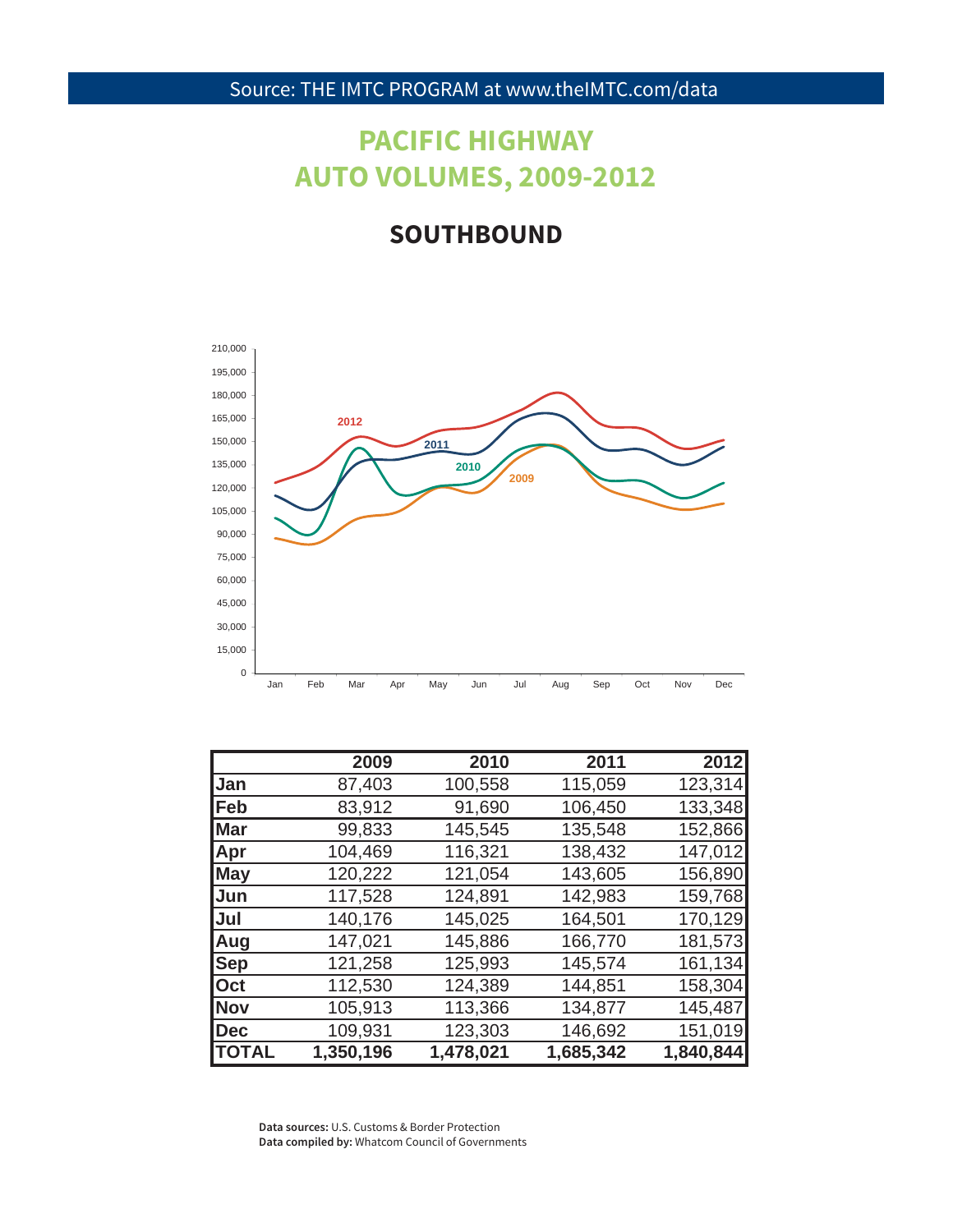### **PACIFIC HIGHWAY GENERAL VS. NEXUS, 2012**

#### **SOUTHBOUND**

|               | <b>General</b> | <b>NEXUS</b> | <b>Total</b> | % NEXUS |
|---------------|----------------|--------------|--------------|---------|
| <b>Jan</b>    | 92,899         | 30,415       | 123,314      | 24.7%   |
| <b> Feb</b>   | 100,052        | 33,296       | 133,348      | 25.0%   |
| <b>Mar</b>    | 113,801        | 39,065       | 152,866      | 25.6%   |
| <b>Apr</b>    | 109,099        | 37,913       | 147,012      | 25.8%   |
| <b>May</b>    | 115,037        | 41,853       | 156,890      | 26.7%   |
| Jun           | 114,865        | 44,903       | 159,768      | 28.1%   |
| IJul          | 124,866        | 45,263       | 170,129      | 26.6%   |
| Aug           | 133,571        | 48,002       | 181,573      | 26.4%   |
| <b>Sep</b>    | 117,755        | 43,379       | 161,134      | 26.9%   |
| <b>Oct</b>    | 109,382        | 48,922       | 158,304      | 30.9%   |
| <b>Nov</b>    | 100,992        | 44,495       | 145,487      | 30.6%   |
| <b>Dec</b>    | 103,514        | 47,505       | 151,019      | 31.5%   |
| <b> TOTAL</b> | 1,335,833      | 505,011      | 1,840,844    | 27.4%   |

- Southbound vehicle volumes at Pacific Highway have **increased 9 percent** since last year.
- Volumes are up **36 percent** since 2009.
- Since October of 2012 **over 30 percent** of southbound Pacific Highway's traffic has used the NEXUS lane.
- $-$  In 2012, 40 percent of all Blaine traffic crossed at **Pacific Highway**.
- Between both Pacific Highway and Peace Arch/Douglas crossings, an average of 13,000 cars enter the U.S. at Blaine each day.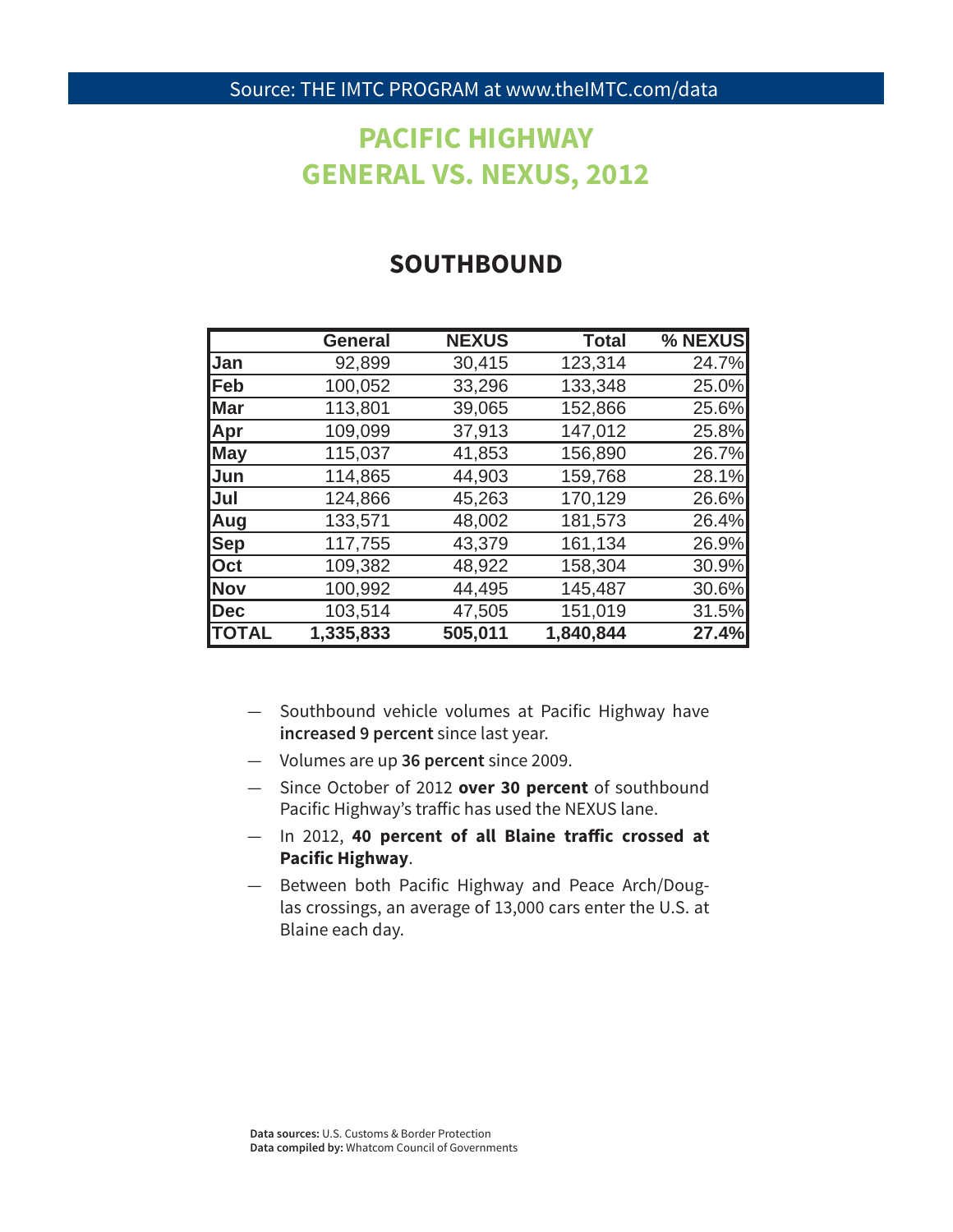# **PACIFIC HIGHWAY AUTO VOLUMES, 2009-2012**

#### **NORTHBOUND**



|              | 2009      | 2010      | 2011      | 2012      |
|--------------|-----------|-----------|-----------|-----------|
| <b>Jan</b>   | 75,110    | 95,638    | 110,520   | 125,212   |
| <b> Feb</b>  | 71,184    | 89,661    | 106,953   | 131,447   |
| <b>Mar</b>   | 88,282    | 108,811   | 137,657   | 152,956   |
| Apr          | 88,520    | 135,245   | 143,169   | 152,499   |
| <b>May</b>   | 98,235    | 141,040   | 149,175   | 167,224   |
| Jun          | 92,296    | 117,984   | 144,067   | 169,539   |
| IJul         | 136,599   | 117,984   | 165,995   | 196,861   |
| Aug          | 148,911   | 148,789   | 178,483   | 199,358   |
| <b>Sep</b>   | 114,048   | 102,932   | 153,291   | 177,818   |
| <b>Oct</b>   | 83,559    | 122,515   | 147,128   | 170,898   |
| Nov          | 98,846    | 114,609   | 141,951   | 154,878   |
| Dec          | 103,856   | 127,071   | 151,662   | 166,003   |
| <b>TOTAL</b> | 1,199,446 | 1,422,279 | 1,730,051 | 1,964,693 |

**Data sources:** Canada Border Services Agency **Data compiled by:** Whatcom Council of Governments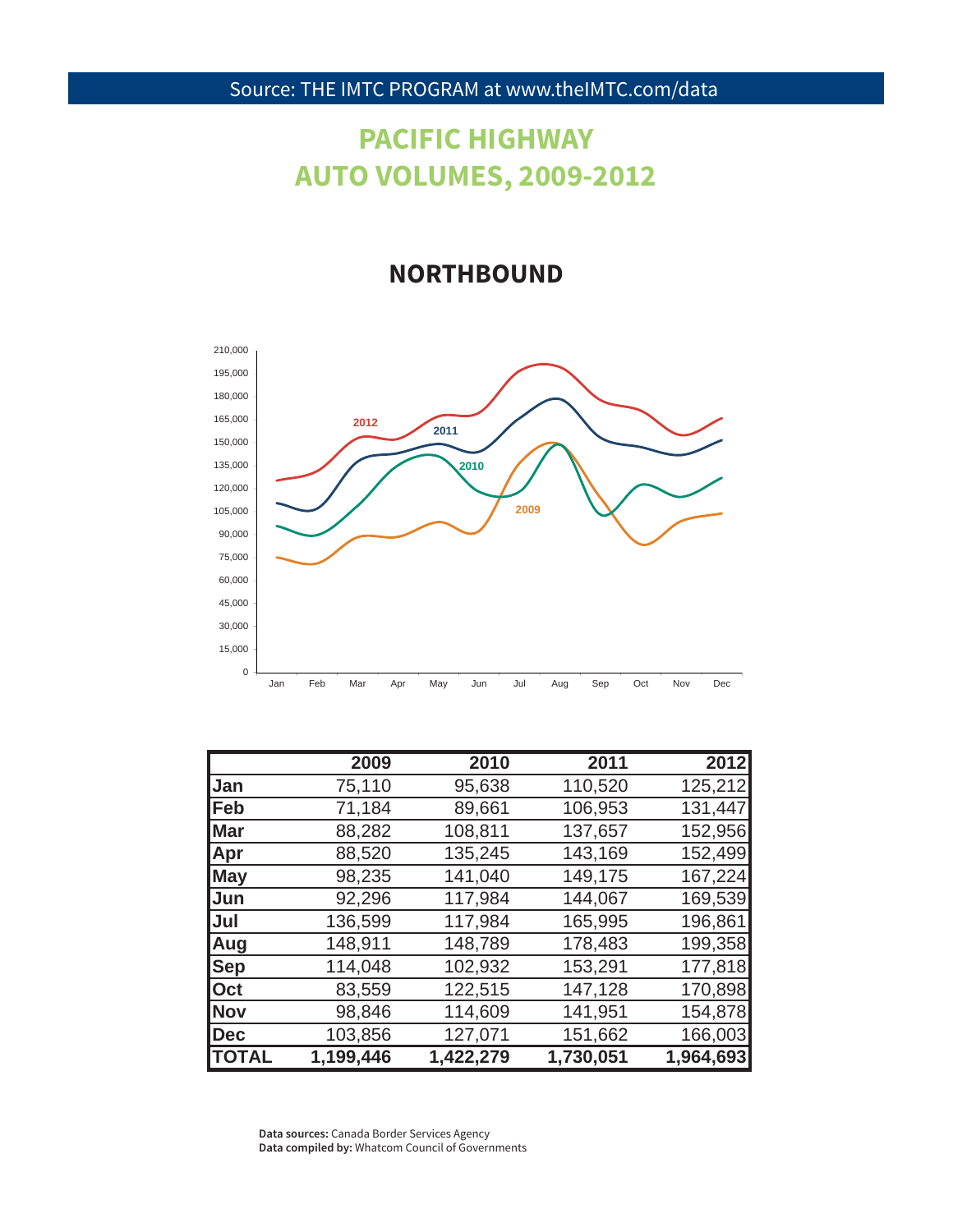# **PACIFIC HIGHWAY GENERAL VS. NEXUS, 2012**

#### **NORTHBOUND**

|              | <b>General</b> | <b>NEXUS</b> | <b>Total</b> | % NEXUS |
|--------------|----------------|--------------|--------------|---------|
| Jan          | 93,209         | 32,003       | 125,212      | 25.6%   |
| <b> Feb</b>  | 96,149         | 35,298       | 131,447      | 26.9%   |
| <b>Mar</b>   | 111,621        | 41,335       | 152,956      | 27.0%   |
| <b>Apr</b>   | 109,361        | 43,138       | 152,499      | 28.3%   |
| <b>May</b>   | 122,152        | 45,072       | 167,224      | 27.0%   |
| <b>Jun</b>   | 124,539        | 45,000       | 169,539      | 26.5%   |
| lJul         | 146,923        | 49,938       | 196,861      | 25.4%   |
| Aug          | 149,722        | 49,636       | 199,358      | 24.9%   |
| <b>Sep</b>   | 130,832        | 46,986       | 177,818      | 26.4%   |
| <b>Oct</b>   | 122,274        | 48,624       | 170,898      | 28.5%   |
| Nov          | 111,110        | 43,768       | 154,878      | 28.3%   |
| Dec          | 119,811        | 46,192       | 166,003      | 27.8%   |
| <b>TOTAL</b> | 1,437,703      | 526,990      | 1,964,693    | 26.8%   |

- **30 percent** of northbound Cascade Gateway traffic crosses at Pacific Highway.
- Northbound vehicle volumes at Pacific Highway have **increased 14 percent** from 2011 - 2012.
- Volumes have **increased 64 percent** since 2009.
- **42 percent** of all traffic crossing at Blaine chose Pacific Highway over Peace Arch - Douglas.
- The busiest month for NEXUS was July, when an average of **1,600 cars a day** used the Pacific Highway northbound NEXUS lane.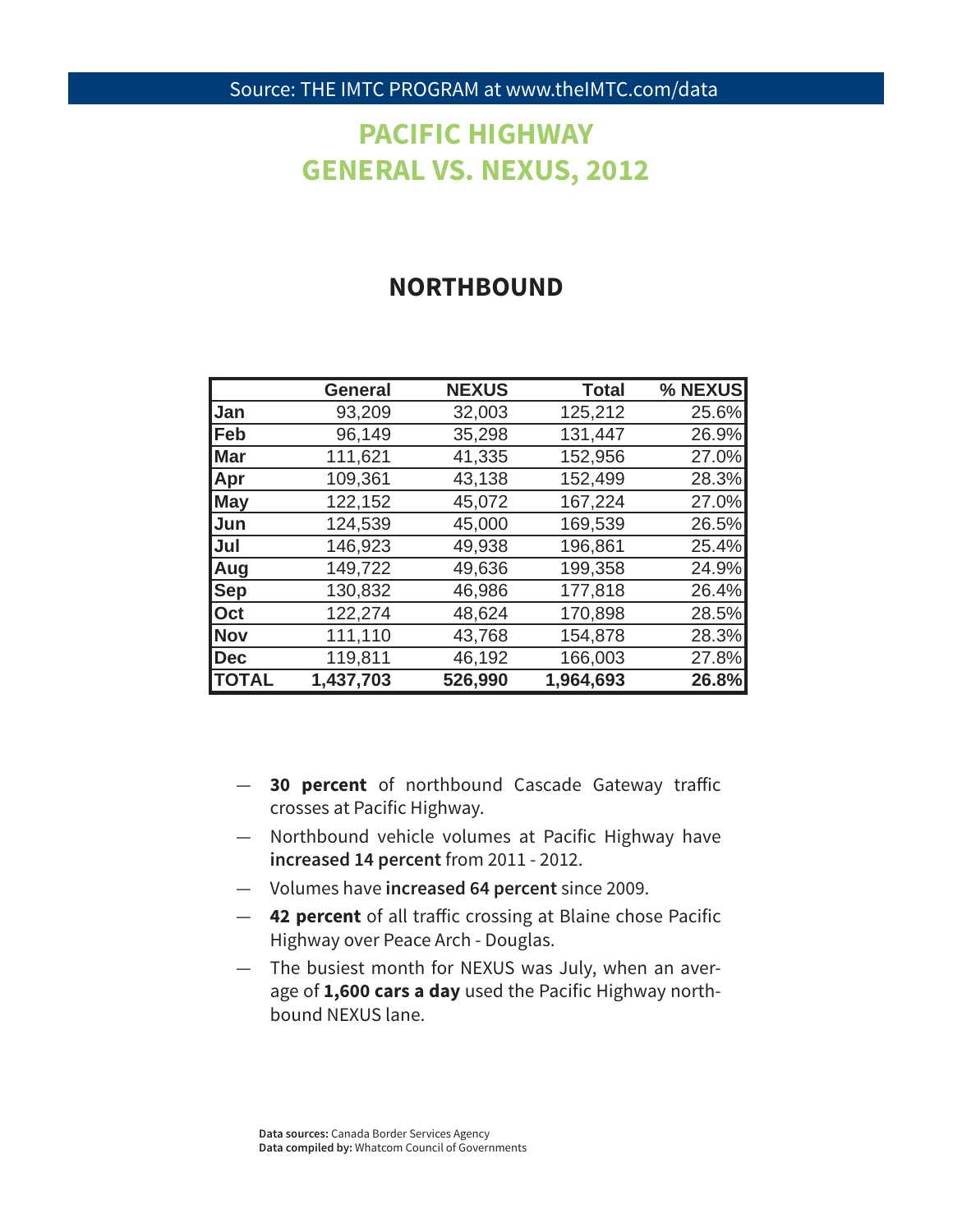# **LYNDEN / ALDERGROVE AUTO VOLUMES, 2009-2012**

#### **SOUTHBOUND**



|              | 2009    | 2010    | 2011    | 2012    |
|--------------|---------|---------|---------|---------|
| <b>Jan</b>   | 35,584  | 39,464  | 47,364  | 46,434  |
| Feb          | 37,954  | 34,888  | 43,738  | 54,065  |
| <b>Mar</b>   | 42,724  | 47,694  | 56,044  | 65,295  |
| <b>Apr</b>   | 43,253  | 51,440  | 55,609  | 72,279  |
| May          | 47,129  | 52,746  | 57,315  | 76,491  |
| <b>Jun</b>   | 45,806  | 51,848  | 58,116  | 76,736  |
| <b>Jul</b>   | 55,065  | 67,439  | 67,710  | 83,902  |
| Aug          | 64,117  | 67,592  | 78,328  | 89,907  |
| <b>Sep</b>   | 48,061  | 53,620  | 58,525  | 67,986  |
| Oct          | 43,211  | 50,824  | 58,749  | 63,523  |
| <b>Nov</b>   | 41,931  | 47,156  | 53,088  | 59,408  |
| Dec          | 42,015  | 50,607  | 58,482  | 62,495  |
| <b>TOTAL</b> | 546,850 | 615,318 | 693,068 | 818,521 |

- 35 **percent** since last year. — Southbound volumes at Lynden have **increased 18**
- **Passenger volumes have doubled** at Lynden over the last four years.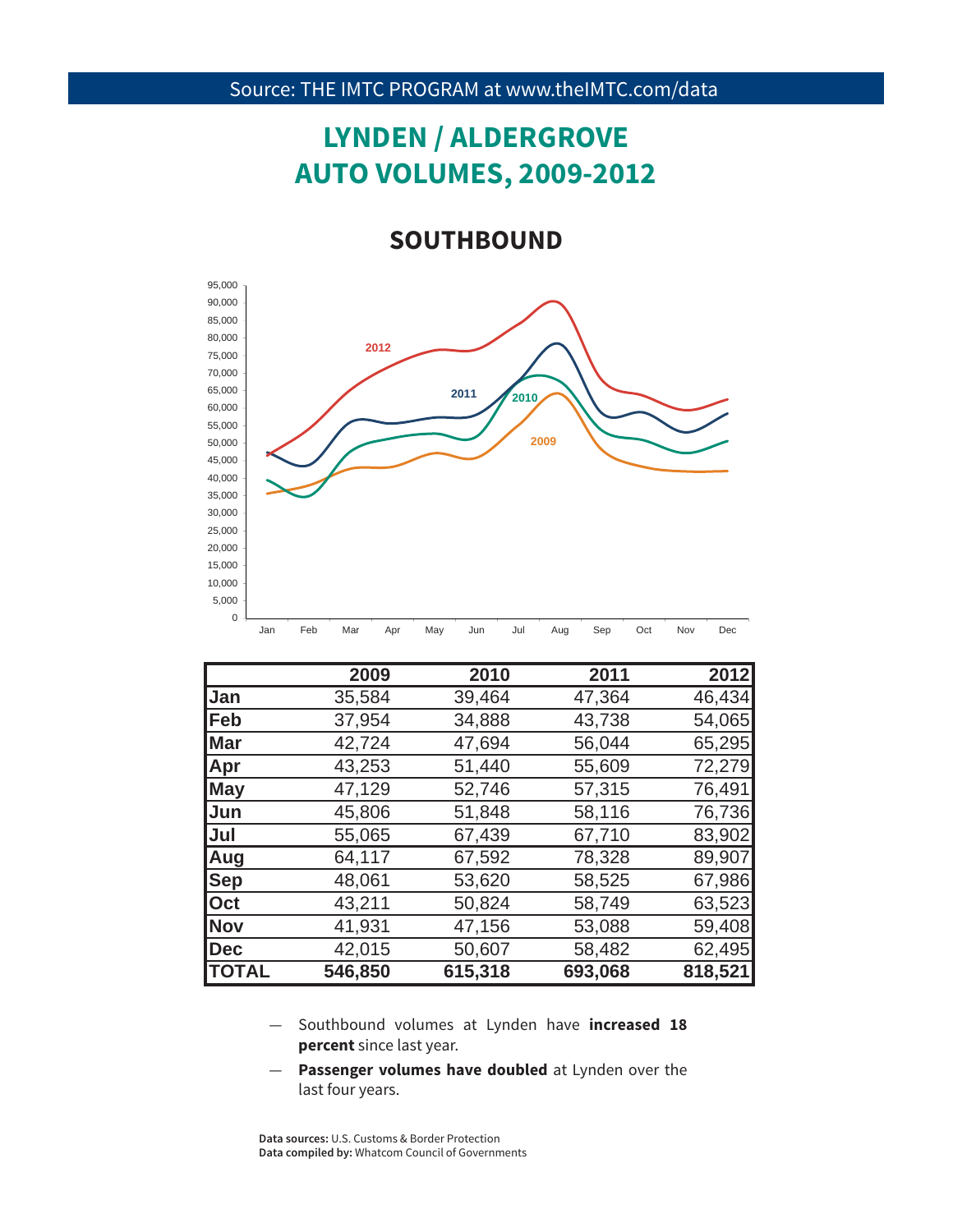# **LYNDEN / ALDERGROVE AUTO VOLUMES, 2009-2012**

#### **NORTHBOUND**



|               | 2009    | 2010    | 2011    | 2012    |
|---------------|---------|---------|---------|---------|
| <b>Jan</b>    | 31,225  | 39,824  | 47,581  | 47,920  |
| <b> Feb</b>   | 37,903  | 37,290  | 44,157  | 53,804  |
| <b>Mar</b>    | 39,955  | 47,194  | 57,873  | 67,161  |
| <b>Apr</b>    | 41,472  | 49,782  | 59,607  | 67,484  |
| <b>May</b>    | 46,779  | 52,082  | 61,819  | 68,504  |
| <b>Jun</b>    | 43,302  | 68,444  | 59,279  | 66,632  |
| <b>Jul</b>    | 48,473  | 59,544  | 67,716  | 75,267  |
| Aug           | 55,583  | 61,868  | 71,852  | 78,914  |
| <b>Sep</b>    | 45,940  | 60,412  | 60,377  | 67,980  |
| Oct           | 45,716  | 52,466  | 60,581  | 63,652  |
| <b>Nov</b>    | 42,515  | 48,778  | 56,552  | 59,051  |
| Dec           | 43,145  | 53,056  | 61,435  | 61,940  |
| <b>ITOTAL</b> | 522,008 | 630,740 | 708,829 | 778,309 |

- increased 10 percent since last year. — Northbound passenger volumes at Aldergrove have
- Passenger volumes at Aldergrove **haven't been this high since 1997** (792,386 cars).

**Data sources:** Canada Border Services Agency **Data compiled by:** Whatcom Council of Governments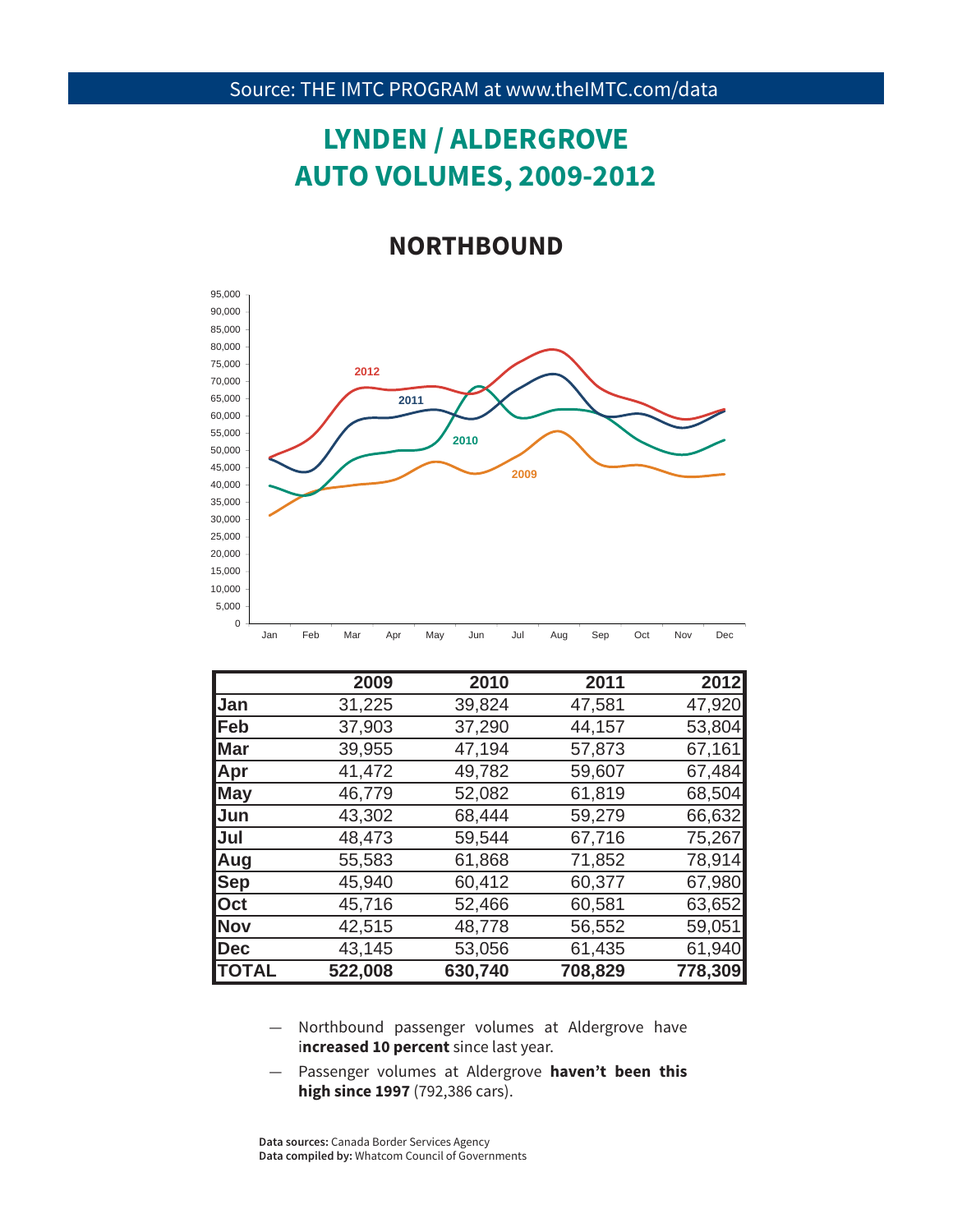### **SUMAS / ABBOTSFORD-HUNTINGDON AUTO VOLUMES, 2009-2012**

**SOUTHBOUND**



|               | 2009    | 2010    | 2011      | 2012      |
|---------------|---------|---------|-----------|-----------|
| <b>Jan</b>    | 35,861  | 51,356  | 65,252    | 73,503    |
| <b> Feb</b>   | 35,326  | 47,635  | 62,318    | 79,179    |
| <b>Mar</b>    | 40,873  | 61,712  | 79,690    | 92,941    |
| <b>Apr</b>    | 49,825  | 65,377  | 81,228    | 93,005    |
| <b>May</b>    | 57,891  | 67,506  | 84,847    | 97,720    |
| <b>Jun</b>    | 57,819  | 70,102  | 88,656    | 96,847    |
| <b>Jul</b>    | 72,907  | 90,461  | 107,632   | 110,171   |
| <b>Aug</b>    | 84,666  | 94,736  | 112,854   | 114,377   |
| <b>Sep</b>    | 66,845  | 75,355  | 95,621    | 98,750    |
| <b>Oct</b>    | 59,384  | 70,237  | 88,001    | 90,626    |
| <b>Nov</b>    | 53,427  | 65,478  | 82,064    | 85,324    |
| Dec           | 57,438  | 73,698  | 88,216    | 92,607    |
| <b>ITOTAL</b> | 672,262 | 833,653 | 1,036,379 | 1,125,050 |

- 37 **percent** since last year. — Southbound volumes at Sumas have **increased 9**
- **Volumes have increased 67 percent** at Sumas since 2009.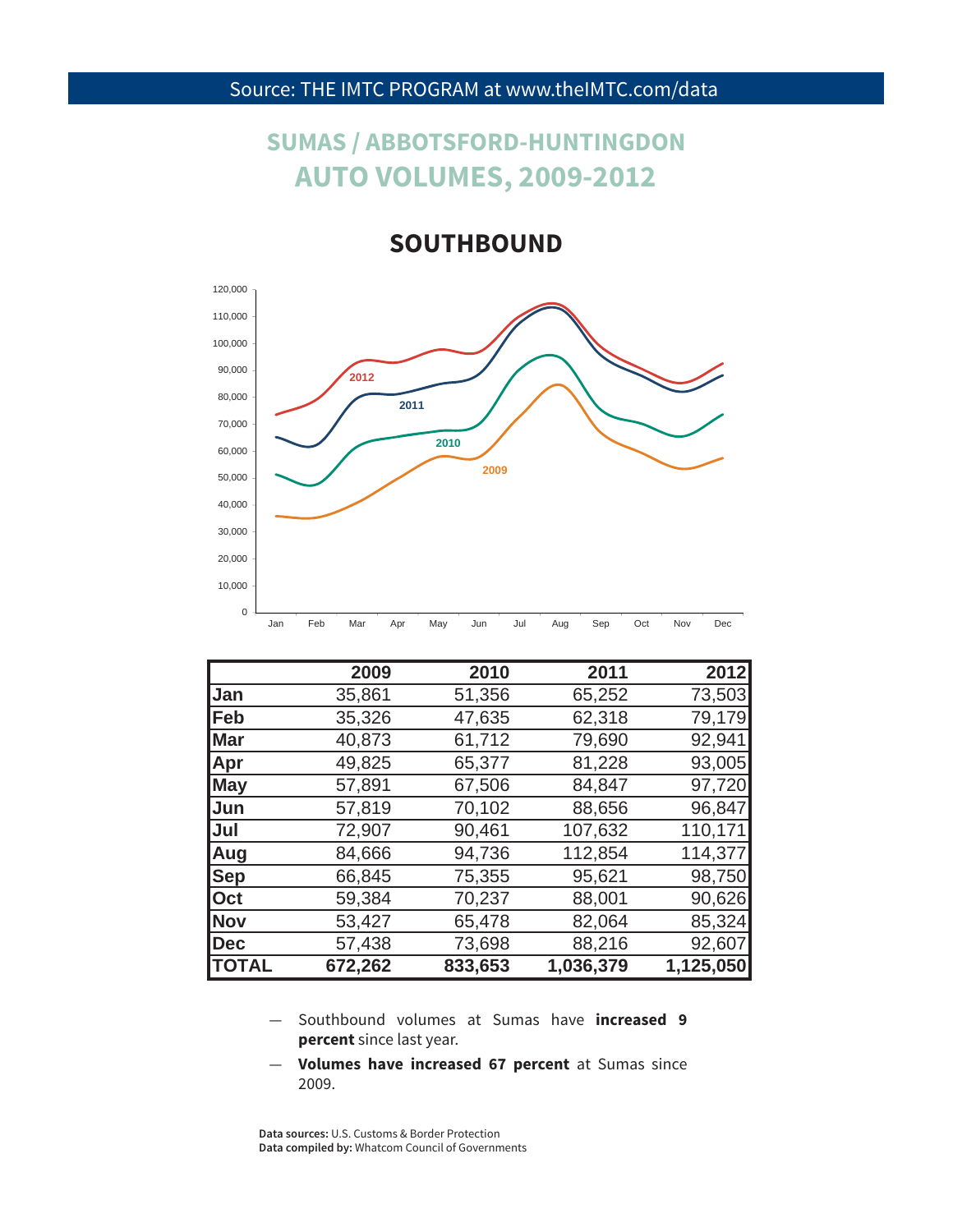### **SUMAS / ABBOTSFORD-HUNTINGDON AUTO VOLUMES, 2009-2012**

#### **NORTHBOUND**



|               | 2009    | 2010    | 2011    | 2012      |
|---------------|---------|---------|---------|-----------|
| <b>Jan</b>    | 38,109  | 46,195  | 58,527  | 68,378    |
| <b>Feb</b>    | 37,862  | 43,667  | 56,535  | 73,686    |
| <b>Mar</b>    | 45,595  | 55,723  | 72,360  | 88,111    |
| Apr           | 45,190  | 55,881  | 73,095  | 88,335    |
| <b>May</b>    | 52,537  | 61,774  | 79,439  | 91,194    |
| Jun           | 48,445  | 61,575  | 79,223  | 88,634    |
| Jul           | 61,491  | 72,752  | 90,573  | 102,672   |
| Aug           | 67,758  | 79,306  | 98,189  | 101,365   |
| $ $ Sep       | 55,550  | 64,177  | 85,647  | 91,408    |
| <b>Oct</b>    | 46,734  | 60,937  | 79,058  | 83,123    |
| Nov           | 46,214  | 56,097  | 74,019  | 79,184    |
| Dec           | 46,866  | 62,077  | 79,354  | 85,945    |
| <b> TOTAL</b> | 592,351 | 720,161 | 926,019 | 1,042,035 |

- 38 Huntingdon have **increased 13 percent** since last year. — Northbound passenger volumes at Abbotsford-
- Passenger volumes at this port **have increased 76 percent** over the last four years.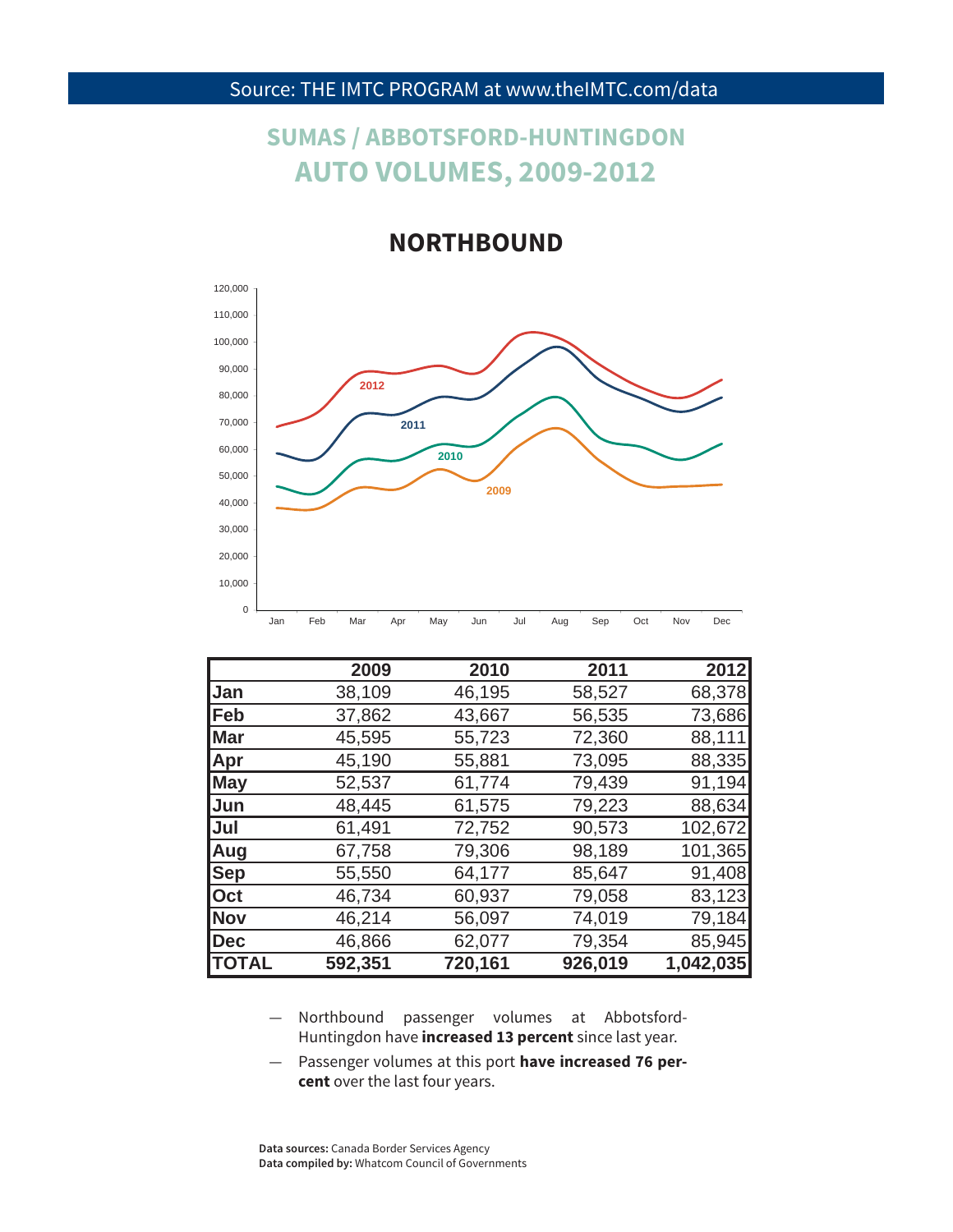# **PT ROBERTS / BOUNDARY BAY AUTO VOLUMES, 2009-2012**

**SOUTHBOUND**



|              | 2009    | 2010    | 2011      | 2012      |
|--------------|---------|---------|-----------|-----------|
| Jan          | 36,807  | 59,310  | 73,367    | 79,138    |
| Feb          | 32,412  | 54,876  | 71,555    | 83,763    |
| Mar          | 51,023  | 67,154  | 88,600    | 96,533    |
| Apr          | 58,779  | 72,258  | 90,956    | 99,877    |
| <b>May</b>   | 64,670  | 78,312  | 98,074    | 109,939   |
| Jun          | 71,295  | 80,082  | 98,262    | 105,927   |
| Jul          | 78,776  | 92,559  | 106,319   | 114,101   |
| Aug          | 79,942  | 88,718  | 104,684   | 112,146   |
| <b>Sep</b>   | 67,232  | 75,454  | 97,427    | 98,787    |
| Oct          | 62,628  | 74,080  | 93,407    | 94,402    |
| <b>Nov</b>   | 57,760  | 67,445  | 83,903    | 85,303    |
| Dec          | 61,401  | 76,135  | 87,356    | 89,716    |
| <b>TOTAL</b> | 722,725 | 886,383 | 1,093,910 | 1,169,632 |

- Southbound volumes at Point Roberts have **increased 7 percent** since last year.
- 39 **Volumes have increased 62 percent** since 2009.
- In the busiest month (July), an average of **3,800 cars crossed into Point Roberts every day**.